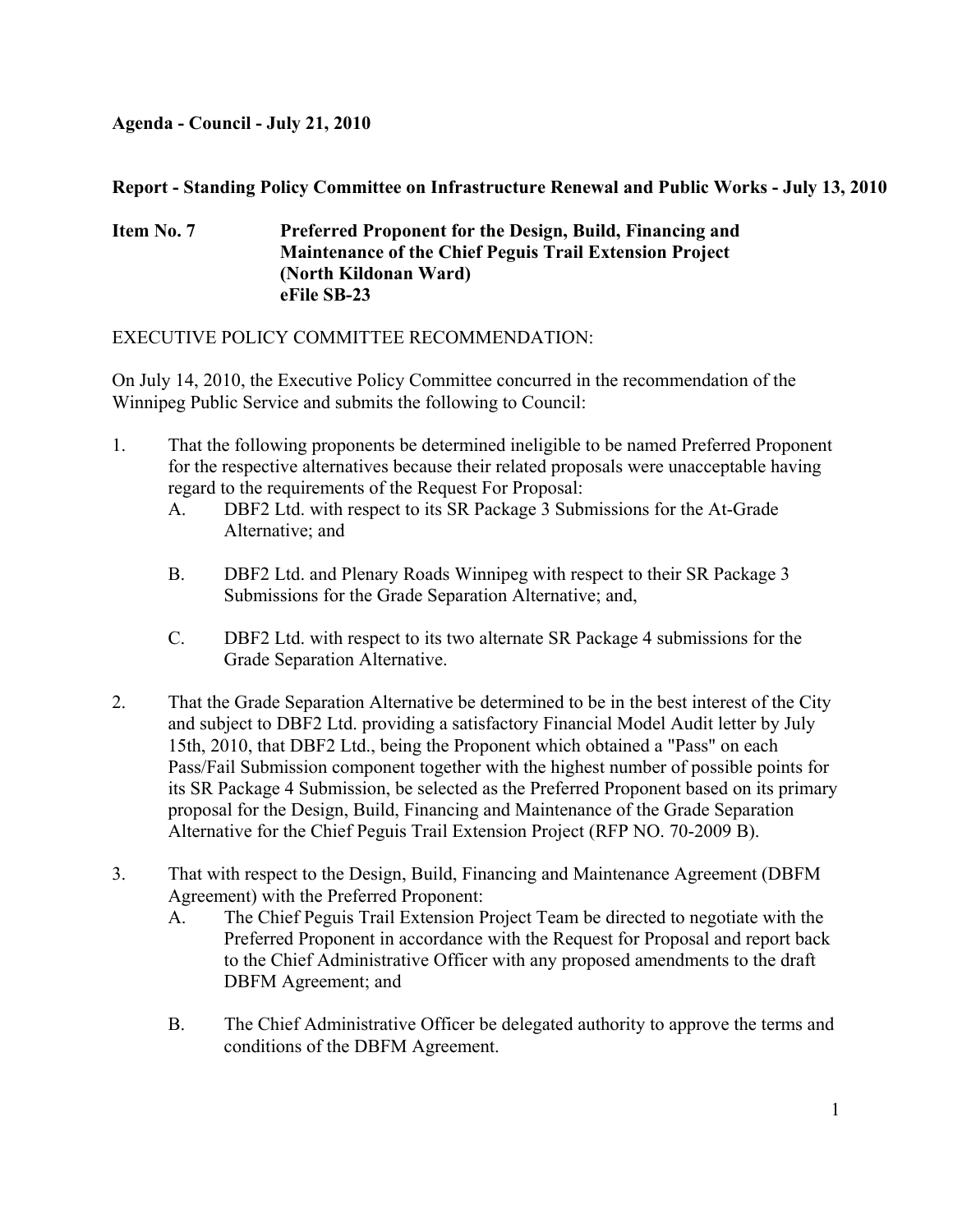### **Agenda - Council - July 21, 2010**

#### **Report - Standing Policy Committee on Infrastructure Renewal and Public Works - July 13, 2010**

- 4. That the following capital budget amendments be made to the Chief Peguis Trail Henderson Highway to Lagimodiere Blvd capital project (Chief Peguis Trail Extension Project):
	- A. \$2 million in the 2008 Capital Investment Fund be transferred to the capital project for the purpose of funding some of the payments for the Maintenance Exempt Works (MEW) items; and
	- B. Up to \$25 million be added to the capital project for a commissioning payment, financed by a contribution from PPP Canada Inc.; and
	- C. Commencing in 2011 and continuing for the 30 year term of the project:
		- i. \$2 million be transferred to the capital project from Capital Investment Fund; and
		- ii. \$0.869 million be added to the capital project to provide for increased annual payments of up to \$8.284 million (Preferred Proponent payment plus City debt servicing) (or those amounts to be otherwise determined at Financial Close)and that this be referred to the 2011 Capital Budget process; and
	- D. Any capital authorizations, project costs, financing, cash flow and payment descriptions be adjusted accordingly to reflect the final costs determined when financial close is achieved.
- 5. That with respect to the PPP Canada Inc. funding:
	- A. The City enter into a Term Sheet and a subsequent Financing Agreement with PPP Canada Inc. for financial support for the Chief Peguis Trail Extension Project from the P3 Canada Fund, in the estimated amount of the lesser of 25% of the eligible costs of the Project and \$25 million; and
	- B. The Chief Administrative Officer be delegated authority to negotiate and approve the terms and conditions of the Term Sheet and Financing Agreement with PPP Canada Inc.
- 6. That the Proper Officers of the City be authorized to do all things necessary to implement the intent of the foregoing.

#### STANDING COMMITTEE RECOMMENDATION:

On July 13, 2010, due to a tie vote, the Standing Policy Committee on Infrastructure Renewal and Public Works submitted the matter to Council without recommendation.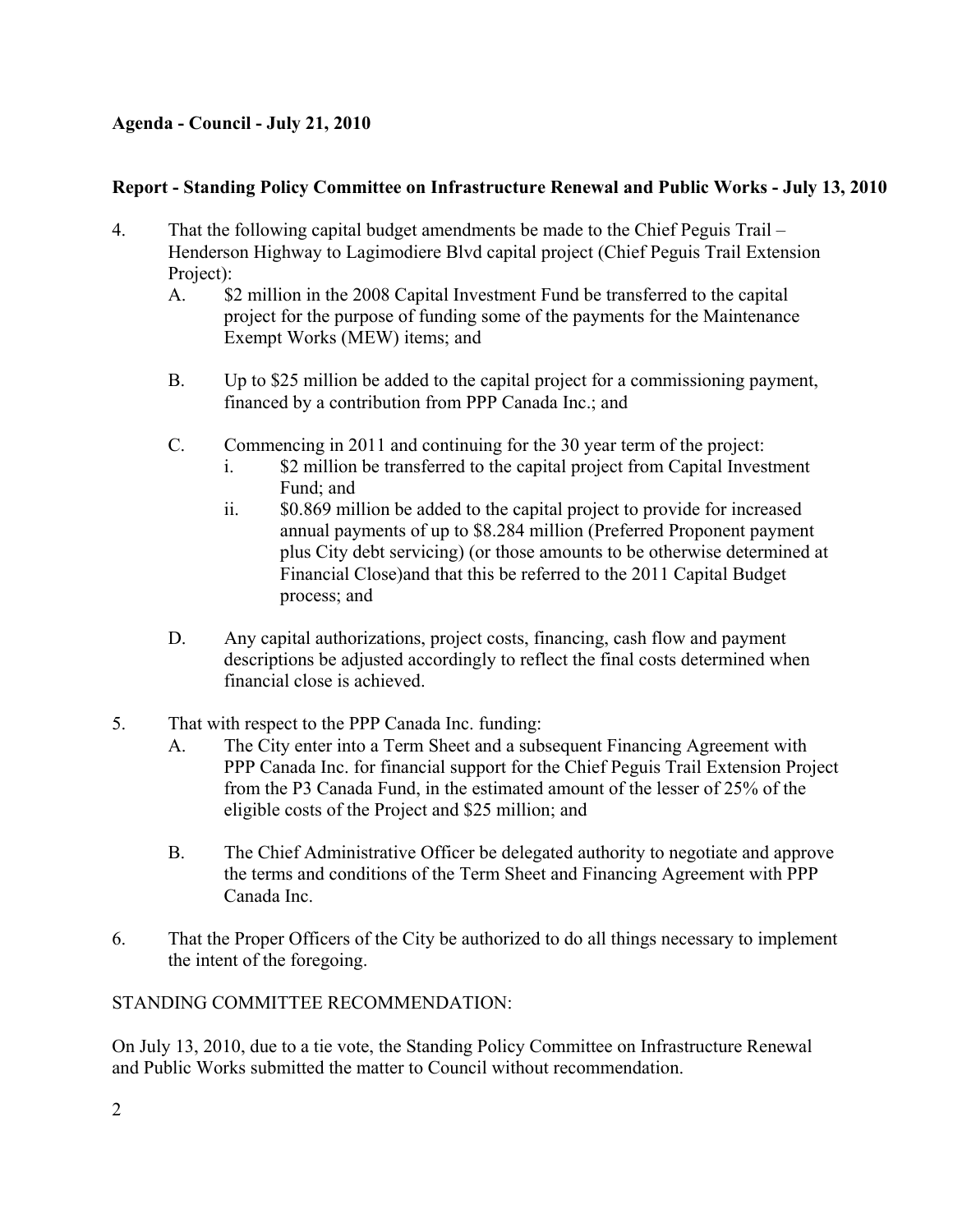**Agenda - Council - July 21, 2010** 

#### **Report - Standing Policy Committee on Infrastructure Renewal and Public Works - July 13, 2010**

DECISION MAKING HISTORY:

EXECUTIVE POLICY COMMITTEE RECOMMENDATION:

On July 14, 2010, the Executive Policy Committee concurred in the recommendation of the Winnipeg Public Service and submitted the matter to Council.

#### STANDING COMMITTEE RECOMMENDATION:

On July 13, 2010, due to a tie vote, the Standing Policy Committee on Infrastructure Renewal and Public Works submitted the matter to the Executive Policy Committee and Council without recommendation.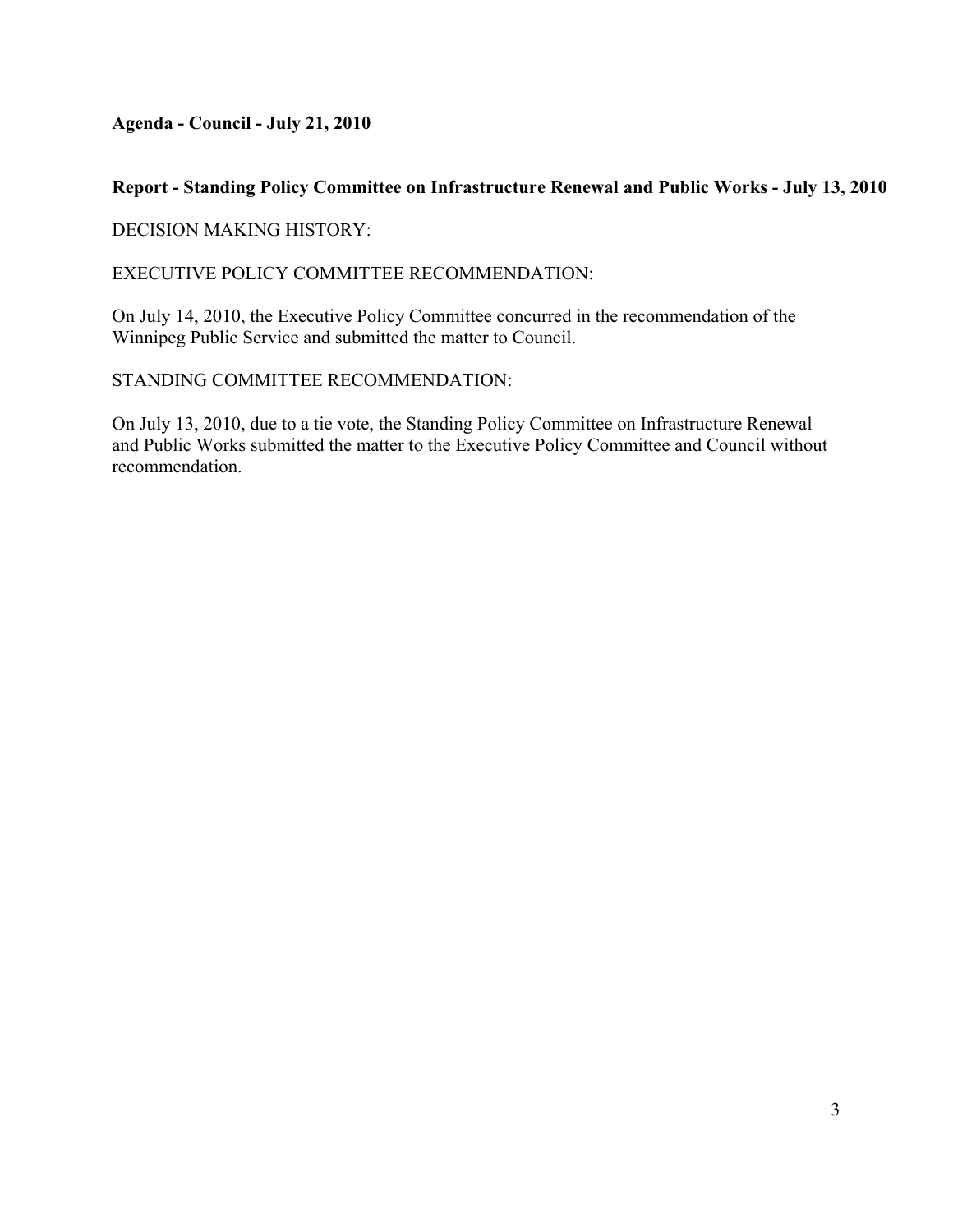# **ADMINISTRATIVE REPORT**

**Title: Selection of Preferred Proponent for the Design, Build, Financing and Maintenance of the Chief Peguis Trail Extension Project** (RFP NO. 70-2009 B).

**Issue:** 

**Critical Path: SPC on IR&PW, EPC, Council** 

# **AUTHORIZATION**

| <b>Author</b> | <b>Department Head</b> | <b>CFO</b> | <b>CAO</b>     |  |  |
|---------------|------------------------|------------|----------------|--|--|
| Dav           | M. Ruta                | M. Ruta    | A/CAO, M. Ruta |  |  |

# **RECOMMENDATIONS**

- 1. That the following proponents be determined ineligible to be named Preferred Proponent for the respective alternatives because their related proposals were unacceptable having regard to the requirements of the Request For Proposal:
	- a) DBF2 Ltd. with respect to its SR Package 3 Submissions for the At-Grade Alternative; and
	- b) DBF2 Ltd. and Plenary Roads Winnipeg with respect to their SR Package 3 Submissions for the Grade Separation Alternative; and,
	- c) DBF2 Ltd. with respect to its two alternate SR Package 4 submissions for the Grade Separation Alternative.
- 2. That the Grade Separation Alternative be determined to be in the best interest of the City and subject to DBF2 Ltd. providing a satisfactory Financial Model Audit letter by July 15<sup>th</sup>, 2010, that DBF2 Ltd., being the Proponent which obtained a "Pass" on each Pass/Fail Submission component together with the highest number of possible points for its SR Package 4 Submission, be selected as the Preferred Proponent based on its primary proposal for the Design, Build, Financing and Maintenance of the Grade Separation Alternative for the Chief Peguis Trail Extension Project (RFP NO. 70-2009 B).
- 3. That with respect to the Design, Build, Financing and Maintenance Agreement (DBFM Agreement) with the Preferred Proponent:
	- a. The Chief Peguis Trail Extension Project Team be directed to negotiate with the Preferred Proponent in accordance with the Request for Proposal and report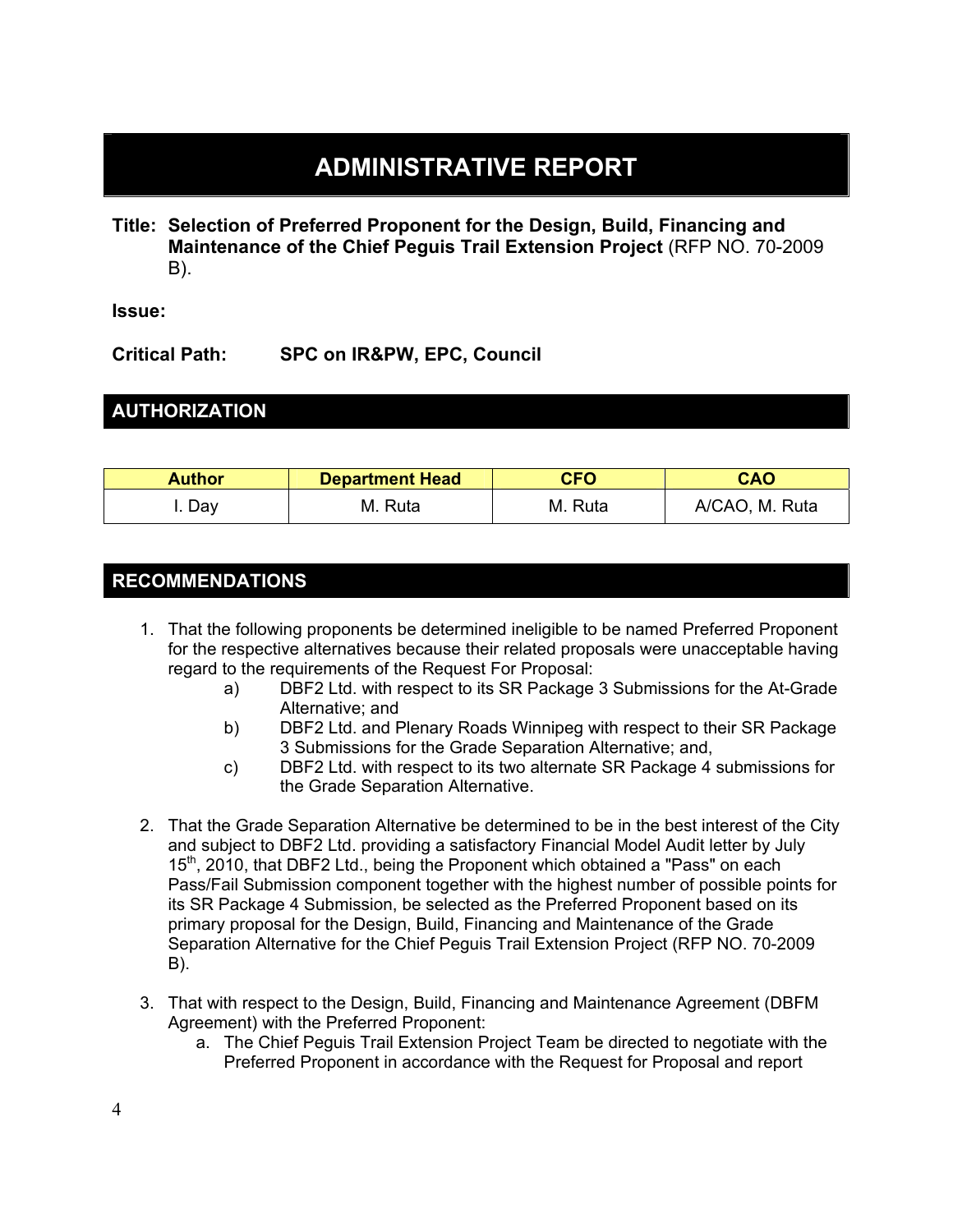back to the Chief Administrative Officer with any proposed amendments to the draft DBFM Agreement; and

- b. The Chief Administrative Officer be delegated authority to approve the terms and conditions of the DBFM Agreement.
- 4. That the following capital budget amendments be made to the Chief Peguis Trail Henderson Highway to Lagimodiere Blvd capital project (Chief Peguis Trail Extension Project):
	- a. \$2 million in the 2008 Capital Investment Fund be transferred to the capital project for the purpose of funding some of the payments for the Maintenance Exempt Works (MEW) items; and
	- b. Up to \$25 million be added to the capital project for a commissioning payment, financed by a contribution from PPP Canada Inc.; and
	- c. Commencing in 2011 and continuing for the 30 year term of the project:
		- i. \$2 million be transferred to the capital project from Capital Investment Fund; and
		- ii. \$0.869 million be added to the capital project to provide for increased annual payments of up to \$8.284 million (Preferred Proponent payment plus City debt servicing) (or those amounts to be otherwise determined at Financial Close)and that this be referred to the 2011 Capital Budget process; and
	- d. Any capital authorizations, project costs, financing, cash flow and payment descriptions be adjusted accordingly to reflect the final costs determined when financial close is achieved.
- 5. That with respect to the PPP Canada Inc. funding:
	- a. The City enter into a Term Sheet and a subsequent Financing Agreement with PPP Canada Inc. for financial support for the Chief Peguis Trail Extension Project from the P3 Canada Fund, in the estimated amount of the lesser of 25% of the eligible costs of the Project and \$25 million; and
	- b. The Chief Administrative Officer be delegated authority to negotiate and approve the terms and conditions of the Term Sheet and Financing Agreement with PPP Canada Inc.
- 6. That the Proper Officers of the City be authorized to do all things necessary to implement the intent of the foregoing.

# **REASON FOR THE REPORT**

Multi-year agreements with financial implications for future budgets require the approval of Council.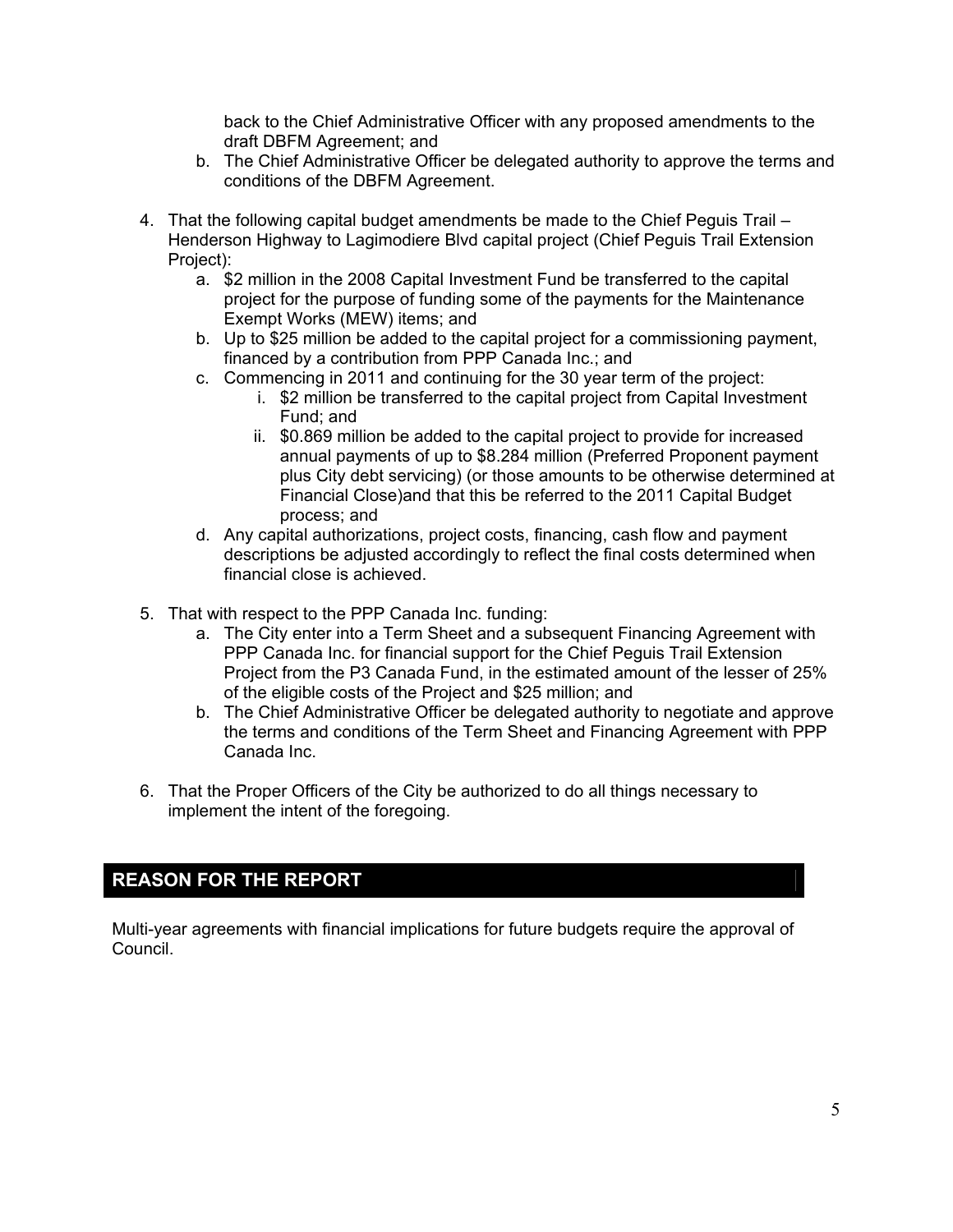# **IMPLICATIONS OF THE RECOMMENDATIONS**

- The Grade Separation Alternative is in the best interest of the City as it is integral to the City's future transportation requirements. The benefits of having a grade separated intersection include:
	- Reduced severity and frequency of intersection collisions;
	- Improved traffic flow by eliminating delays caused by traffic signals;
	- Eliminated operational costs of traffic signals; and
	- Reduced green house gas emissions by eliminating stop and start traffic associated with signalized intersections.
- Acceptance of the proposal and subsequent signing of the Design, Build, Financing and Maintenance (DBFM) agreement commits the City to a long term contract (30 years).
- Based on the proposed financing arrangements presented by the recommended Preferred Proponent, the annual payments are not within approved budget. Pursuant to the Credit Spread Re-set Submission Process in the Request for Proposal (RFP), the amount of the annual service payment (ASP) may change between now and the date of financial close.
- The recommended Preferred Proponent has identified possible alternate construction approaches. These require further investigation and negotiation and could also result in reduced annual service payments. The RFP provided that the City could seek to negotiate with the Preferred Proponent, for the City's own advantage or to improve benefits to both intended parties to the DBFM Agreement.
- The Province of Manitoba has indicated that it will redirect \$9 million from other projects as financial support for this Project. In turn, the City will need to replace funding previously identified for use in supporting other capital projects.

# **HISTORY**

Chief Peguis Trail forms the northern portion of the City of Winnipeg's Inner Ring Route. Phase 1 of the Chief Peguis Trail between Main Street and Henderson Highway was opened in 1990. Since opening, traffic volumes on Chief Peguis Trail have grown to approximately 26,000 vehicles per day. The lack of any east-west arterial streets in North Kildonan has led to high traffic volumes on residential streets between Henderson Highway and Lagimodiere Boulevard. Phase 2 of Chief Peguis Trail is the extension from Henderson Highway to Lagimodiere Boulevard and is anticipated to relieve much of the congestion experienced on the east-west residential street network in North Kildonan.

The preliminary design for Phase 2 included the development of two general conceptual alignments. One alignment included an At-Grade signalized intersection at Rothesay Street (estimated cost of \$60 million) and the other included a Grade Separation with Chief Peguis Trail passing below Rothesay Street (estimated cost of \$100 million). The cost of the Grade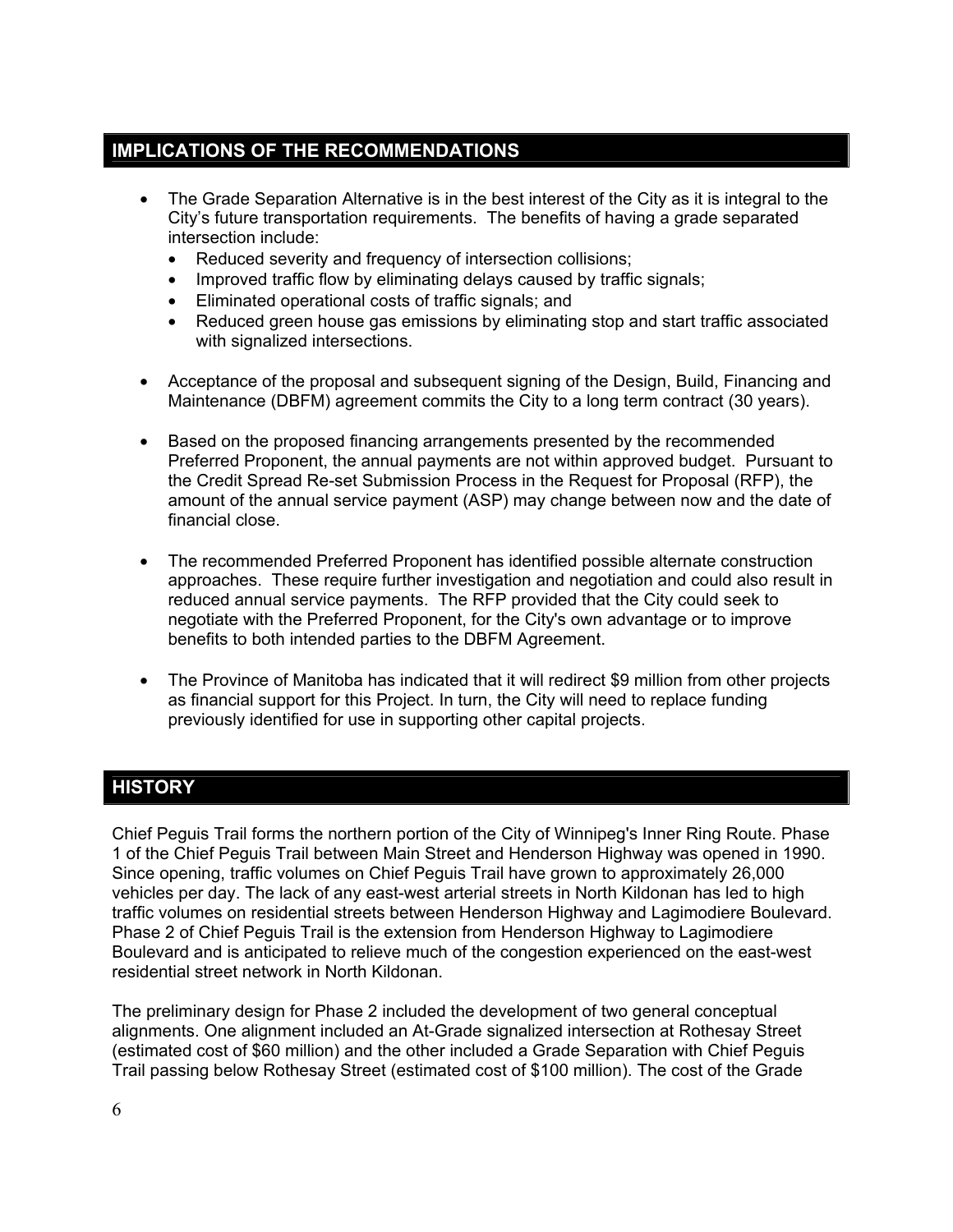Separation alternative was substantially higher primarily due to the need to relocate trunk sewers and the need to construct structural retaining walls to support the slopes within the narrow right-of-way. The At-Grade intersection alternative was used for budgeting purposes.

On December 18, 2007, Council approved funding in the 2008 Capital Budget and 2009 to 2013 Five Year Forecast related to the Chief Peguis Trail Extension Project (CPTEP) for procurement, administration, internal contract works, and property acquisition (up front costs) in 2008 and 2009 and payments in 2010, 2011, 2012, 2013 and beyond intended for a DBFM agreement.

On November 19, 2008 Council adopted the recommendation that the Public Service be authorized to proceed with the CPTEP, based on a DBFM delivery model, and that the Chief Administrative Officer was authorized to approve and issue the Request for Qualification (RFQ) and the RFP for the Project.

On May 27, 2009 Council delegated to the Chief Administrative Officer the authority to award the multi-year contract for the Design, Build, Financing and Maintenance of the CPTEP within the Council approved budget, with either an At-Grade intersection or a Grade Separated underpass at Rothesay Street.

The 2010 Adopted Capital Budget includes \$65.3 million. The amount budgeted is consistent with the estimate for the At-Grade signalized intersection alternative at Rothesay Street including project up-front costs.

#### *Procurement Process*

The Public Service procurement team, comprising representatives from Corporate Finance, Public Works, Legal Services and Materials Management used a two-stage procurement process consisting of an RFQ followed by an RFP to select the City's preferred proponent.

The RFP and the draft DBFM agreement were issued in September, 2009 to the shortlisted Proponents. Proponents were required to make staged proposal submissions which were referred to as SR Packages 1, 2, 3 and 4. SR refers to submission requirements. SR Packages 1 and 2 were preliminary submissions for feedback purposes. SR Packages 3 and 4 were evaluated.

A Fairness Advisor was retained to monitor the RFQ and RFP stages of the procurement process. The Fairness Advisor acted as an independent observer and provided arms-length advice concerning the procurement process to the City. The Fairness Advisor also reported as to whether the processes and decisions developed by the procurement project management were fair, reasonable, and consistent with the procurement process laid out for the project.

The lapse date for the bids is September 8, 2010.

For further details on the procurement process refer to Appendix 1.

#### *Evaluation of At-Grade Alternative (SR Package 3)*

DBF2 Ltd. submitted two proposals for the At-Grade alternative while Plenary Roads Winnipeg submitted one proposal. The proposals were checked for completeness and then evaluated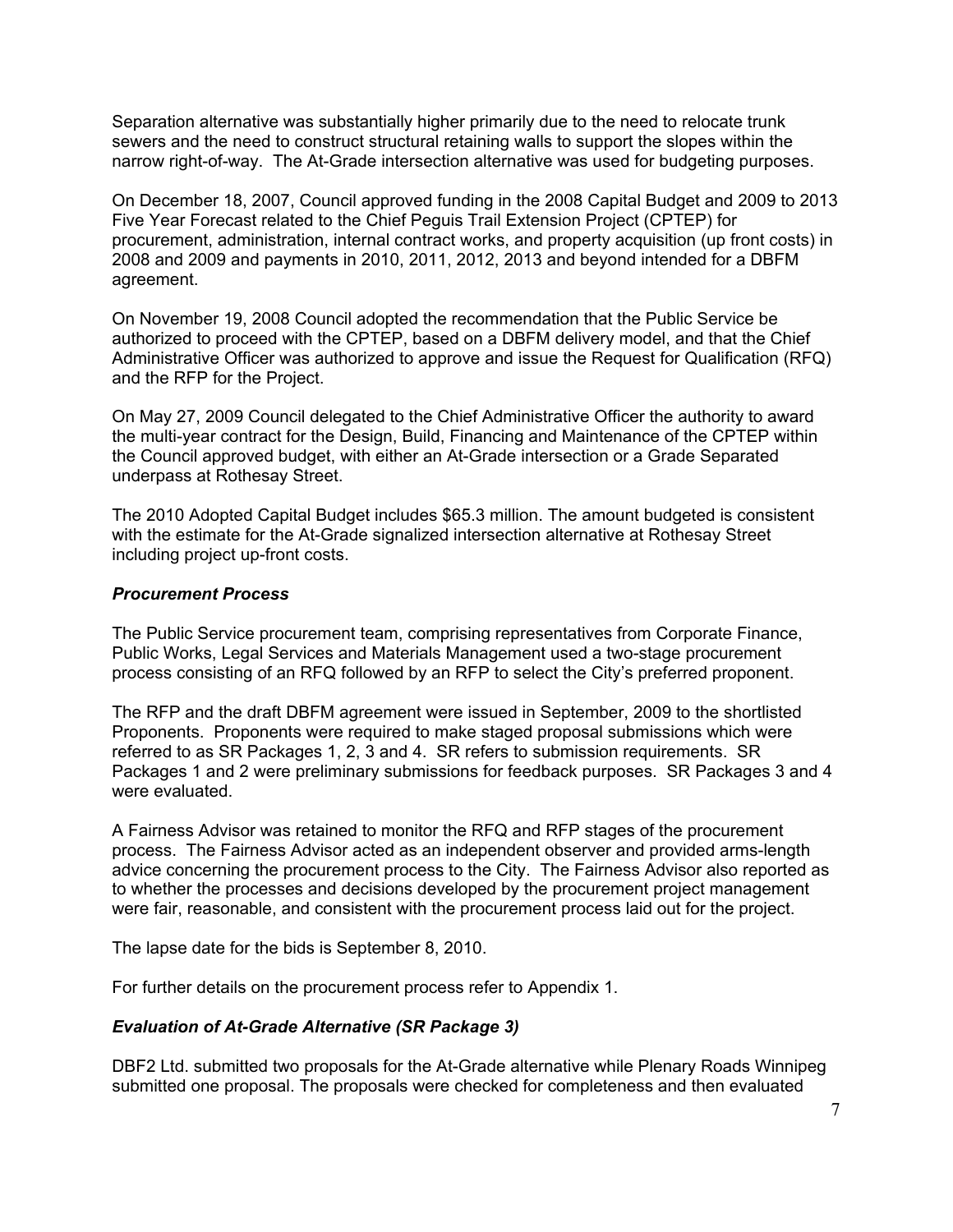relative to the technical and financial evaluation criteria for the At-Grade alternative (see Appendix 2).

The results of the evaluation for the At-Grade SR Package 3 submissions are as follows:

- DBF2 Ltd. should be determined to be ineligible to be named as Preferred Proponent because its SR Package 3 Submissions failed on Project Design, Financial Model and Financial Plan components of the evaluation criteria, and its SR Package 3 Submissions were unacceptable having regard to the requirements of the RFP.
- Plenary Roads Winnipeg is eligible to be named the Preferred Proponent for the At-Grade Alternative as its SR Package 3 Submission passed all pass/fail evaluation criteria (technical and financial) and had the highest number of possible points out of 100 on the Evaluation Matrix for the At-Grade Alternative. However, their average ASP is beyond the approved budget.

#### *Evaluation of Grade Separation Alternative (SR Package 3 and SR Package 4)*

#### *SR Package 3*

DBF2 Ltd. submitted three proposals for the Grade Separation alternative while Plenary Roads Winnipeg submitted one proposal. As with the At-Grade submissions, the proposals were checked for completeness and then evaluated by the technical and financial evaluation teams using the Grade Separation evaluation criteria (see Appendix 2).

Both Proponents failed one or more pass/fail criteria (technical and/or financial) in their SR Package 3 Grade Separation Alternative submissions and should be determined not eligible to be named Preferred Proponent. As no proponent was eligible to be named preferred proponent, the RFP process was extended to include SR Package 4 submissions as permitted by Clause I11.3 a) of the RFP. In the best interests of the City, for SR Package 4 changes were made to the scope of the Project and the financing arrangements for the Grade Separation Alternative. For further details refer to Appendix 1.

#### *SR Package 4*

For the RFP extension (SR Package 4), both Proponents were invited to resubmit their Grade Separation proposals as an SR Package 4 submission to address deficiencies in their SR Package 3 bid submissions and to take into account revisions to the RFP with respect to project scope and financing.

DBF2 Ltd. submitted a primary proposal plus two alternate proposals for the Grade Separation alternative while Plenary Roads Winnipeg submitted a single proposal plus innovations before the SR Package 4 Submission deadline.

As with the Grade Separation SR Package 3 submissions, the proposals for the SR Package 4 submissions were checked for completeness and then evaluated by the technical and financial evaluation teams using the Grade Separation evaluation criteria.

The results of the evaluation for the Grade Separation SR Package 4 submissions are as follows:

• DBF2 Ltd. should be determined to be ineligible to be named Preferred Proponent for its two alternative proposals for the Grade Separation alternative as those SR Package 4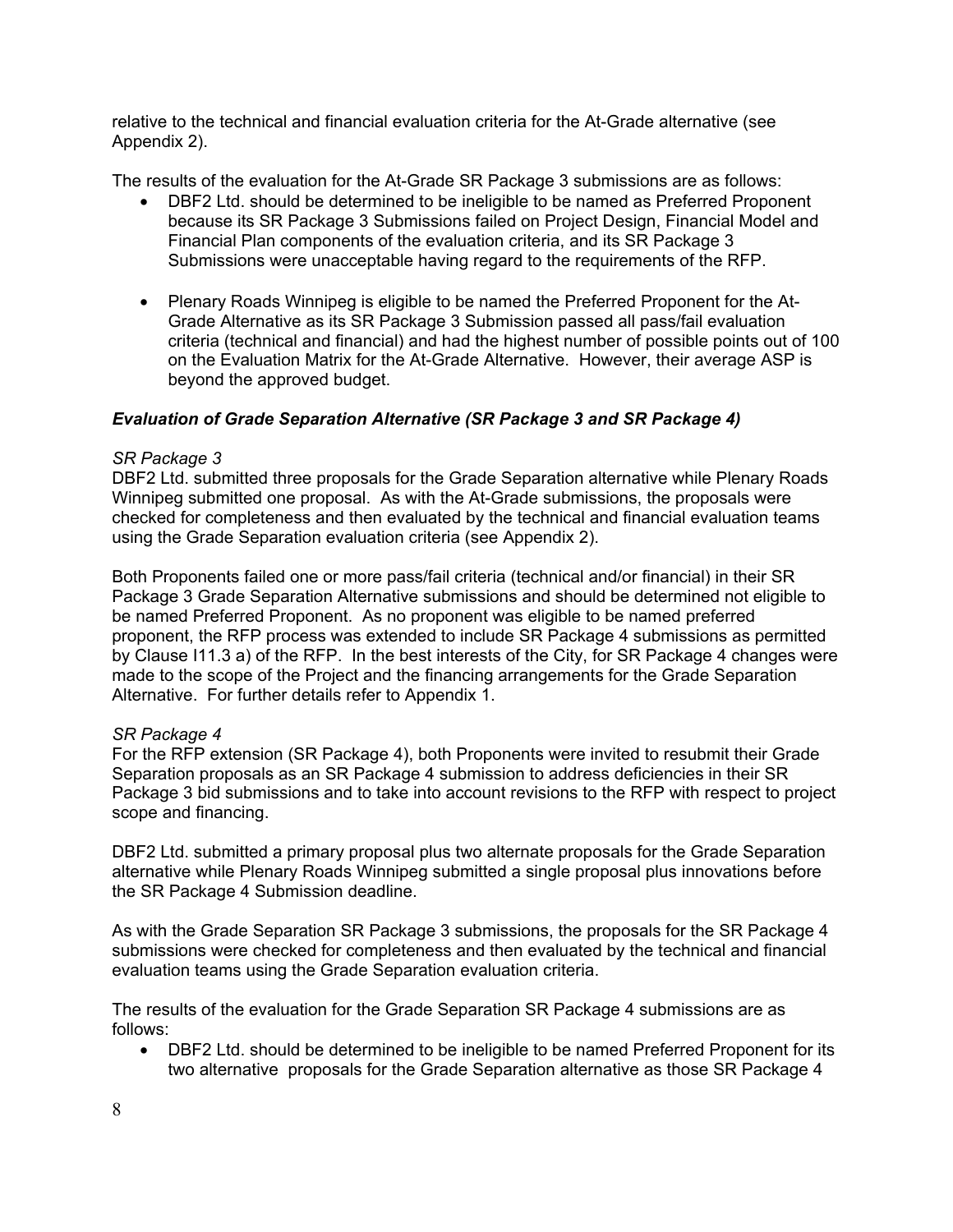Submissions did not pass all pass/fail evaluation criteria and were unacceptable having regards to the requirements of the RFP;

- DBF2 Ltd. is eligible to be named Preferred Proponent for its primary proposal for the Grade Separation alternative as that SR Package 4 Submission passed all pass/fail evaluation criteria; and
- Plenary Roads Winnipeg is eligible to be named Preferred Proponent for the Grade Separation alternative as their SR Package 4 Submission passed all pass/fail evaluation criteria.

It is recommended that the Grade Separation Alternative is in the best interests of the City and that DBF2 Ltd. be selected as the Preferred Proponent. For its primary proposal, DBF2 Ltd. was the proponent that obtained a 'Pass' on each Pass/Fail Submission component together with the highest number of possible points out of 100 on the Evaluation Matrix relative to the other proponent.

The Chief Peguis Extension Project Team is of the opinion that the Preferred Proponent has the necessary resources and experience to design, build, finance and maintain the Chief Peguis Trail Extension Project.

It is noted that the ASP for the highest scoring Grade Separation Alternative proposal is lower than the ASP for the highest scoring At-Grade Alternative proposal because of the revisions made to SR Package 4 for the Grade Separation Alternative.

#### *Discussion*

The Grade Separation Alternative is in the best interest of the City as it is integral to the City's future transportation requirements. Chief Peguis Trail is the northern section of the inner ring road system and will serve a similar function as Bishop Grandin Boulevard. When all phases are completed the route will extend from Brookside Boulevard to Lagimodiere Boulevard and will carry over 40,000 vehicles per day.

The benefits of having a grade separated intersection include:

- Reduced severity and frequency of intersection collisions:
- Improved traffic flow by eliminating delays caused by traffic signals;
- Eliminated operational costs of traffic signals; and
- Reduced green house gas emissions by eliminating stop and start traffic associated with signalized intersections.

Specifically for the CPTEP, there is a significant advantage in constructing the Grade Separation Alternative (Chief Peguis Trail underpass at Rothesay) in the initial stage because constructing an interchange at a later date would be substantially more costly and disruptive to the regional street network and the adjacent neighbourhood. The underpass at Rothesay Street offers several advantages over an at-grade intersection

- Maintains the integrity of the River East Neighbourhood with Chief Peguis Trail passing under Rothesay Street;
- Rothesay Street retains its current function as a neighbourhood collector street;
- Accommodates safe access to schools, churches, recreation and other neighbourhood facilities by providing a 2-lane collector street bridge with sidewalks over Chief Peguis Trail, avoiding a busy regional street intersection; and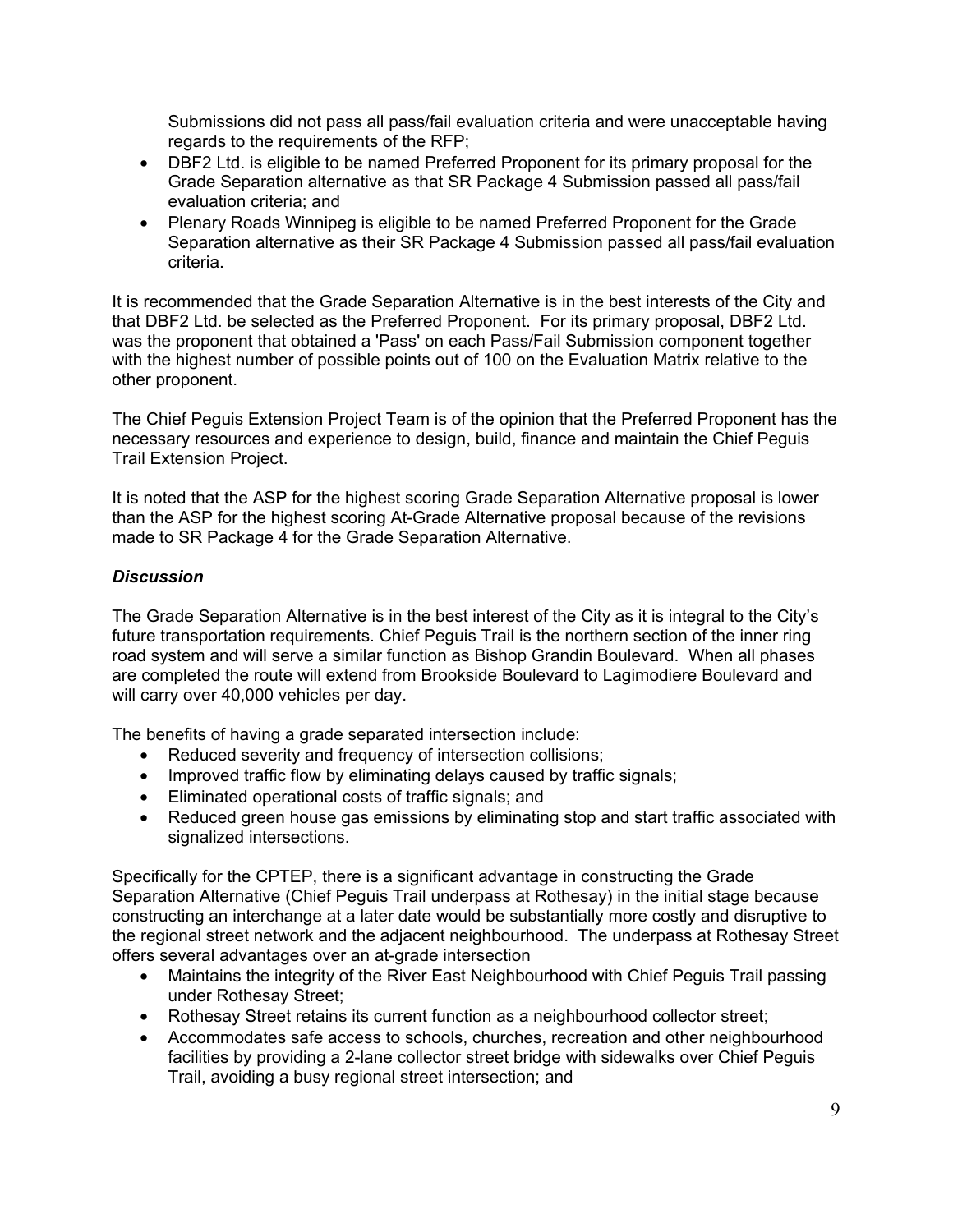• Reduces transmission of traffic noise and allows for sound attenuation walls to be lower in height, thereby reducing the noise impact on adjacent residential properties.

#### *Finance Implications*

The total cost of the Grade Separation alternative as submitted by the Preferred Proponent is estimated to be \$109.6 million and includes nominal construction costs, financial close costs, interest paid during construction and project up front costs.

The capital cost of construction is an estimate and will only be definitively known at the time of financial close. In this regard, a recommendation has been made to authorize the CAO to make amendments to the capital budget for changes to the capital authorizations, project costs, financing, cash flow and payment descriptions to reflect the final costs determined when financial close is achieved.

The 2010 Capital Budget contemplated a project cost of \$65.3 million including \$5.3 million for the project up front costs. However, this was based on an At-Grade alternative.

The updated, preliminary indicative Value for Money (VFM) assessment which will be updated and finalized at Financial Close indicates a range of 11 to 17 percent.

#### *Project Funding*

PPP Canada Inc. will be contributing funds from the P3 Canada Fund for the CPTEP. The mandate of PPP Canada Inc. is to develop the Canadian market for public-private partnerships for the supply of public infrastructure in the public interest

The P3 Canada Fund is a merit-based program with the objective of supporting P3 infrastructure projects that achieve value for the Canadian public, develop the Canadian P3 market and generate significant public benefits. PPP Canada Inc. has identified certain conditions for their financial support of CPTEP including:

- funding would be the lesser of 25% of eligible costs and \$25 million;
- if the project includes a grade separation, the City may make milestone payments totaling \$20 million, based on percentage complete, commencing when the project is 51% completed; and
- if the project does not include a grade separation, funding will continue to be applied by the City to the commissioning payment, provided that the City allocates an equivalent amount in its capital budget to other public-private partnership projects within five years of closing.

The availability of PPP Canada Inc. funding is a contributing reason as to why the Grade Separation alternative is in the best interest of the City.

The Province of Manitoba will contribute \$9 million in support of this Project. The City's funding of the Project consists of the following:

- Utilizing the 2008 Capital Investment Fund, the City will make payments to the Contractor totaling up to \$2 million for some of the Maintenance Exempt Works (MEW) items. For further details refer to Appendix 1;
- For any borrowing required for the milestone payments of \$20 million, Borrowing By-law No. 150/2009 authorizes up to \$30 million for the purposes of making capital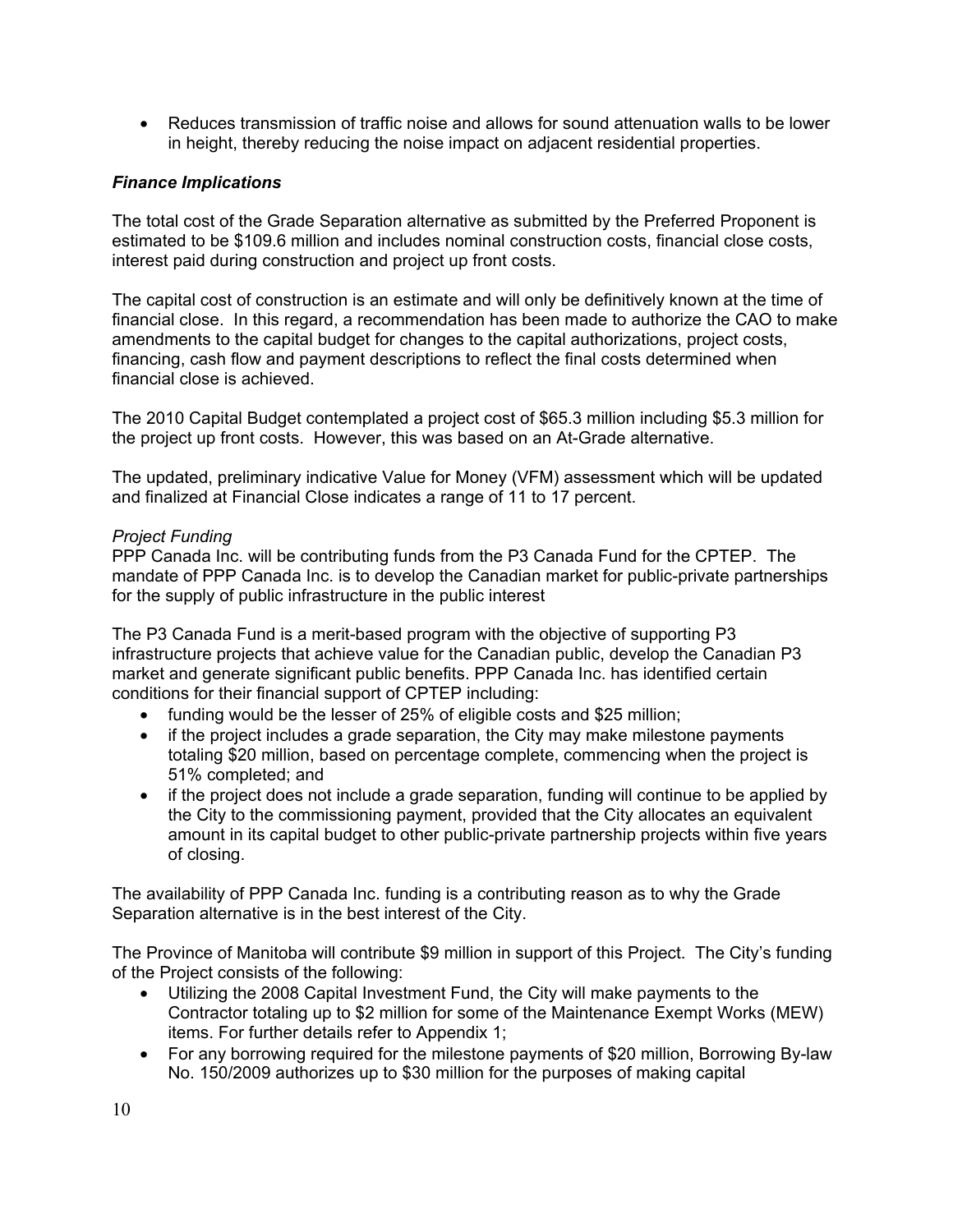expenditures in connection with the CPTEP. The annual debt servicing payment of approximately \$1.528 million assumes borrowing over 30 years at an interest rate of 6%; and

• The remaining amount to be financed by the Preferred Proponent over a 30 year term of the DBFM Agreement, along with an annual maintenance payment, results in an average ASP of approximately \$6.756 million due to the Preferred Proponent. This assumes that the annual consumer price index (CPI) increment to the maintenance payment is 2%. The annual maintenance payment will increase by the actual change in the CPI.

The combination of City debt servicing payments and the ASP to the Preferred Proponent is estimated to result in combined average annual payments of up to \$8.284 million.

#### *Budget Implications*

| Estimated combined average annual payment                                      | <u>\$8,284,000</u>     |  |  |  |
|--------------------------------------------------------------------------------|------------------------|--|--|--|
| Capital Budgets<br><b>Chief Peguis Trail</b><br><b>Capital Investment Fund</b> | 5,415,000<br>2,000,000 |  |  |  |
| <b>TOTAL</b>                                                                   | \$7,415,000            |  |  |  |
| <b>Budget Requirement</b>                                                      | 869,000                |  |  |  |

Considering the combined average annual payments, the City's public private partnership payments as a percentage of cash to capital plus Federal Gas Tax payments remain within the 30% cap set by Council.

#### *Summary*

The recommendations of this report will result in the project being delivered as a public private partnership. PPP Canada Inc. funding has facilitated the selection of the Grade Separation alternative.

DBF2 Ltd. is recommended as the Preferred Proponent based on its SR Package 4 primary proposal for the Design, Build, Financing and Maintenance of the Grade Separation Alternative for the Chief Peguis Trail Extension Project (RFP NO. 70-2009 B).

The RFP provides that the City can seek to negotiate with the Preferred Proponent, for the City's own advantage or to improve benefits to both intended parties to the DBFM Agreement. Following selection of the Preferred Proponent, the Chief Peguis Trail Project Team intends to proceed with those negotiations. Delegated authority is requested for the CAO to approve the final DBFM Agreement.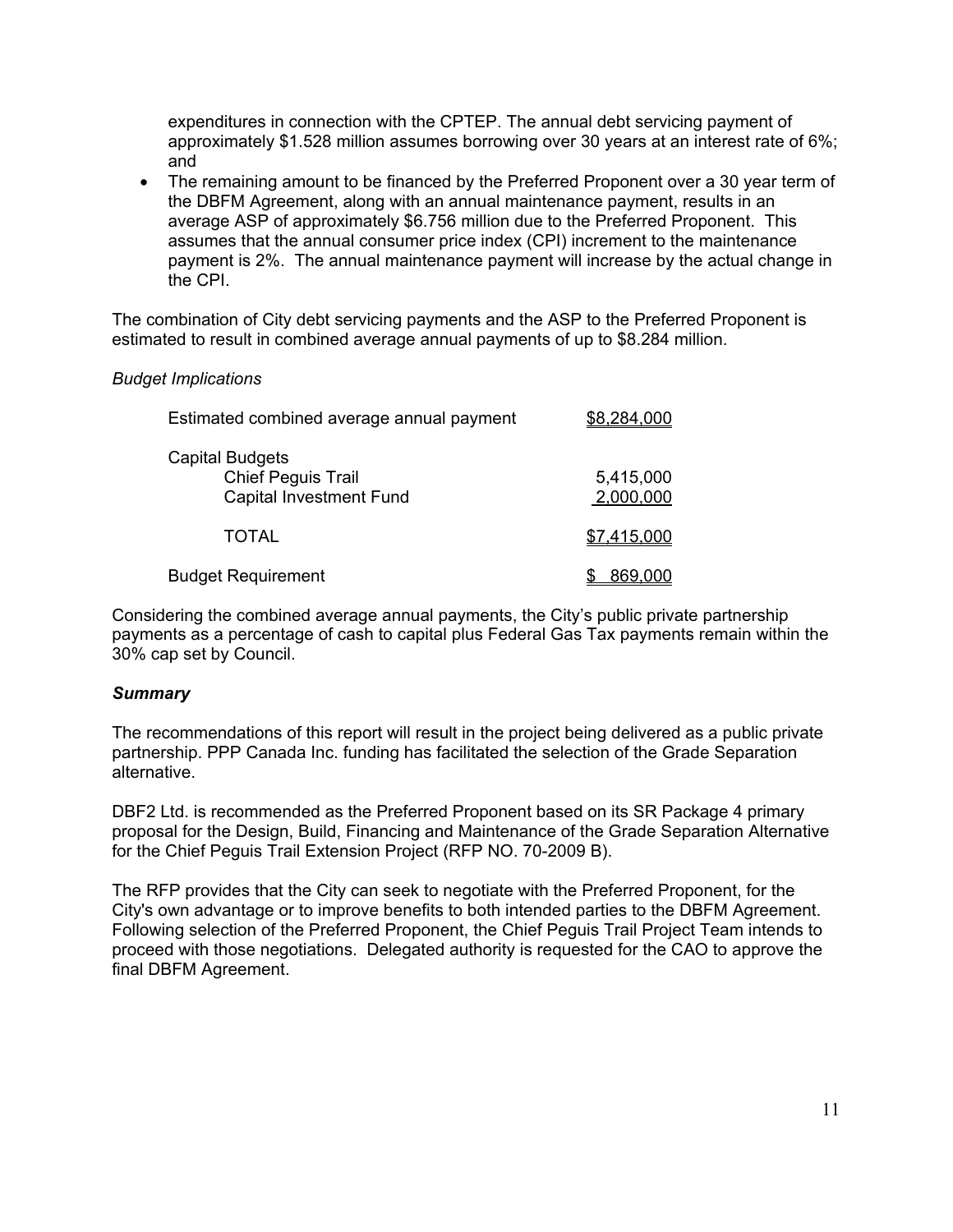# **FINANCIAL IMPACT**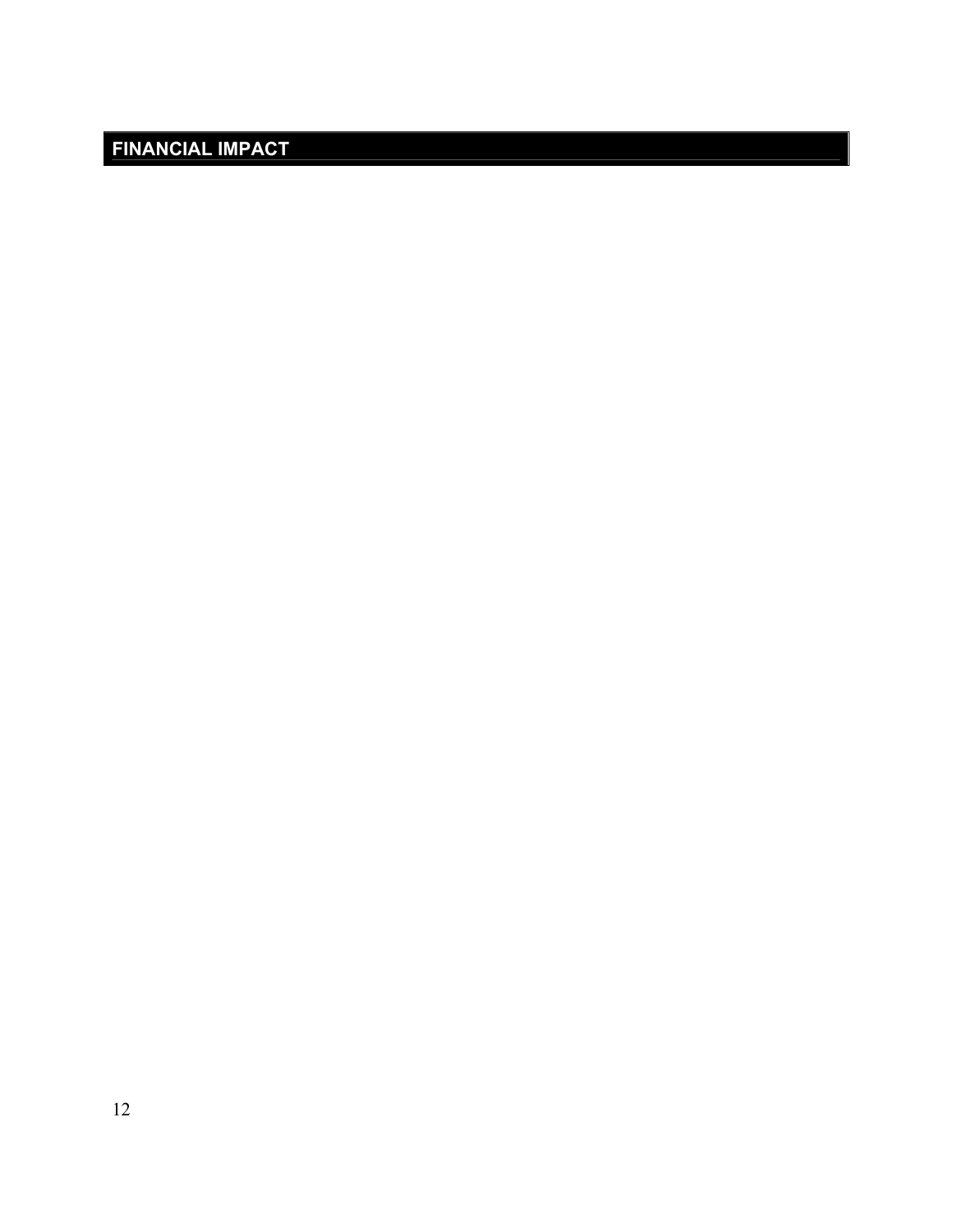#### **Project Name:** First Year of Program 2010

Chief Peguis Trail Extension Project - Selection of Preferred Proponent

|                                           |               | 2010       |    | 2011      | 2012            |               | 2013      |               | 2014      |
|-------------------------------------------|---------------|------------|----|-----------|-----------------|---------------|-----------|---------------|-----------|
| Capital                                   |               |            |    |           |                 |               |           |               |           |
| Capital Expenditures Required             | <sup>\$</sup> |            | S  | 1,000,000 | \$<br>1,000,000 | <sup>\$</sup> | 6,755,832 | \$            | 6,755,832 |
| Less: Existing Budgeted Costs             |               |            |    | 1,000,000 | 1,000,000       |               | 5,887,169 |               | 5,887,169 |
| <b>Additional Capital Budget Required</b> | \$            |            | \$ |           | \$              | \$            | 868,663   | <sup>\$</sup> | 868,663   |
| <b>Funding Sources:</b>                   |               |            |    |           |                 |               |           |               |           |
| Debt - Internal                           | \$            |            | S  |           | \$              | \$            |           | \$            |           |
| Debt - External                           |               |            |    |           |                 |               |           |               |           |
| Grants (Enter Description Here)           |               |            |    |           |                 |               |           |               |           |
| Reserves, Equity, Surplus                 |               |            |    |           |                 |               |           |               |           |
| Other - Enter Description Here            |               |            |    |           |                 |               | 868,663   |               | 868,663   |
| <b>Total Funding</b>                      | S             |            | \$ |           | \$              | \$            | 868,663   | <sup>\$</sup> | 868,663   |
| <b>Total Additional Capital Budget</b>    |               |            |    |           |                 |               |           |               |           |
| Required                                  |               | 26,059,890 |    |           |                 |               |           |               |           |
| <b>Total Additional Debt Required</b>     | S             |            |    |           |                 |               |           |               |           |
|                                           |               |            |    |           |                 |               |           |               |           |
| <b>Current Expenditures/Revenues</b>      |               |            |    |           |                 |               |           |               |           |
| <b>Direct Costs</b>                       | \$            |            | \$ |           | \$<br>100,000   | <sup>\$</sup> | 1,727,831 | \$            | 1,727,831 |
| Less: Incremental Revenue/Recovery        |               |            |    |           |                 |               | 1,527,831 |               | 1,527,831 |
| Net Cost/(Benefit)                        | \$.           |            | \$ |           | \$<br>100,000   | \$            | 200,000   | \$            | 200,000   |
| Less: Existing Budget Amounts             |               |            |    |           | 100,000         |               | 200,000   |               | 200,000   |
| Net Budget Adjustment Required            | \$            |            | \$ |           | \$              | \$            |           | \$            |           |

**Additional Comments**: The capital expenditures for 2011 and 2012 represent those costs associated with some of the Maintenance Exempt Works noted in this report. These will be funded with the Capital Investment Fund, project #1200000108, with servicing costs commencing in 2012. The capital expenditure payments noted commencing in 2013 represent the average annual service payment to the recommended Preferred Proponent. The related existing capital budget is based on that included in the approved 2010 Capital Budget and 2011 to 2015 Five Year Forecast, with \$5.415 million budgeted in the Chief Peguis Trail and \$2 million budgeted in the Capital Investment Fund projects, less that amount required to fund debt servicing payments associated with the City's borrowing approximately \$20 million. The servicing of this debt is anticipated to commence in 2013 and is disclosed in the Current Expenditures section. The FIS does not include any provision for any maintenance costs associated with this facility, including those identified as Maintenance Exempt Works nor does it include the \$5.3 million in costs associated with the project's up front costs.

This FIS has been prepared on the basis of the SR4 submission provided by the recommended Preferred Proponent and assumes approval of the recommendations made in this report. Subject to further negotiations on the DBFM Agreement, there may be opportunities to reduce the capital expenditure requirement.

> *original signed by Paul D. Olafson, CA* Corporate Controller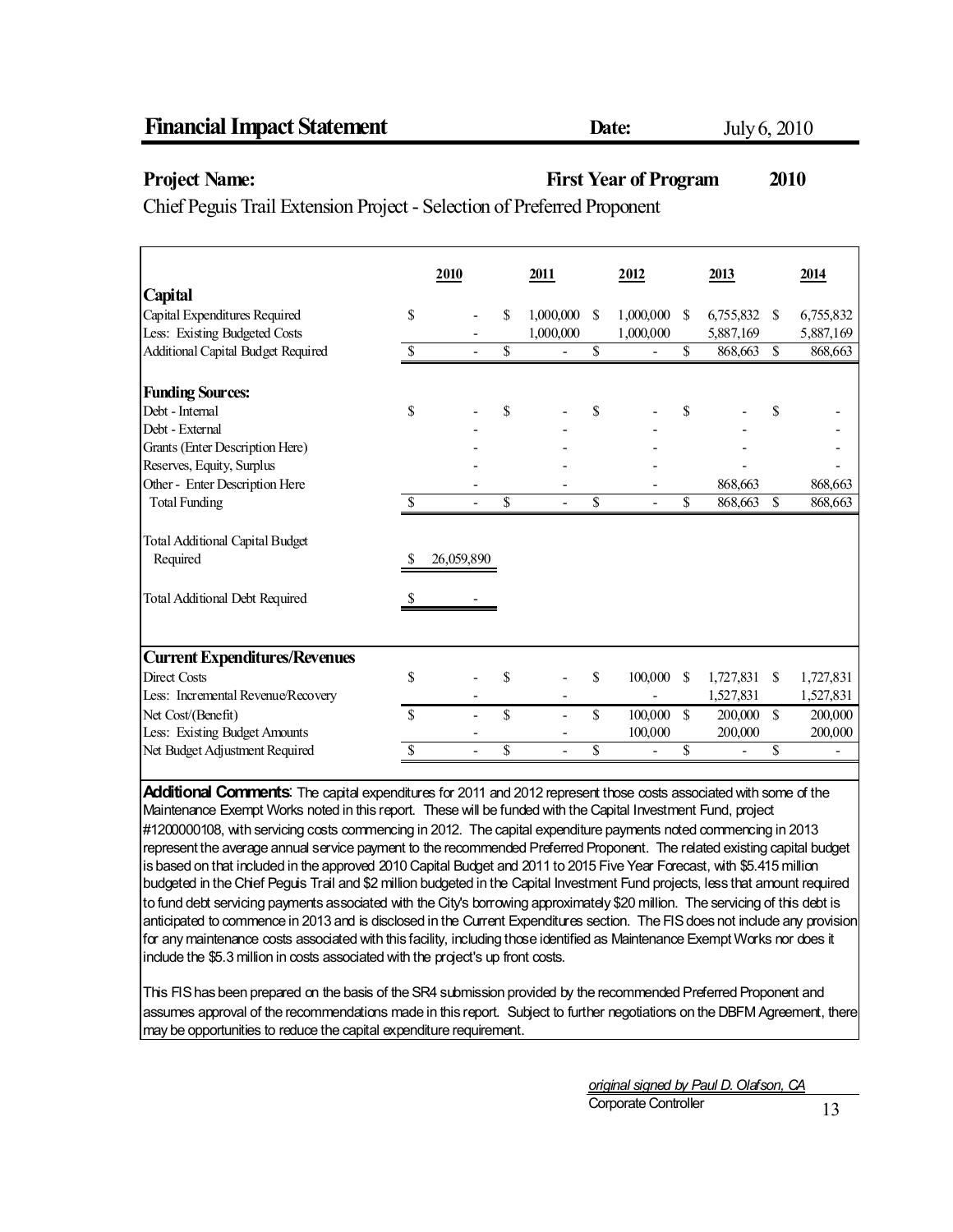# **CONSULTATION**

#### **In preparing this report there was consultation with:**

Legal Services Department (as to legal issues) Corporate Finance Department Corporate Controllers Division Materials Management Division Public Works Department

# **SUBMITTED BY**

| Department:  | Corporate Finance |
|--------------|-------------------|
| Division:    | Office of the CFO |
| Prepared by: | lain Day          |
| Date:        | July 9, 2010      |
| File No.     |                   |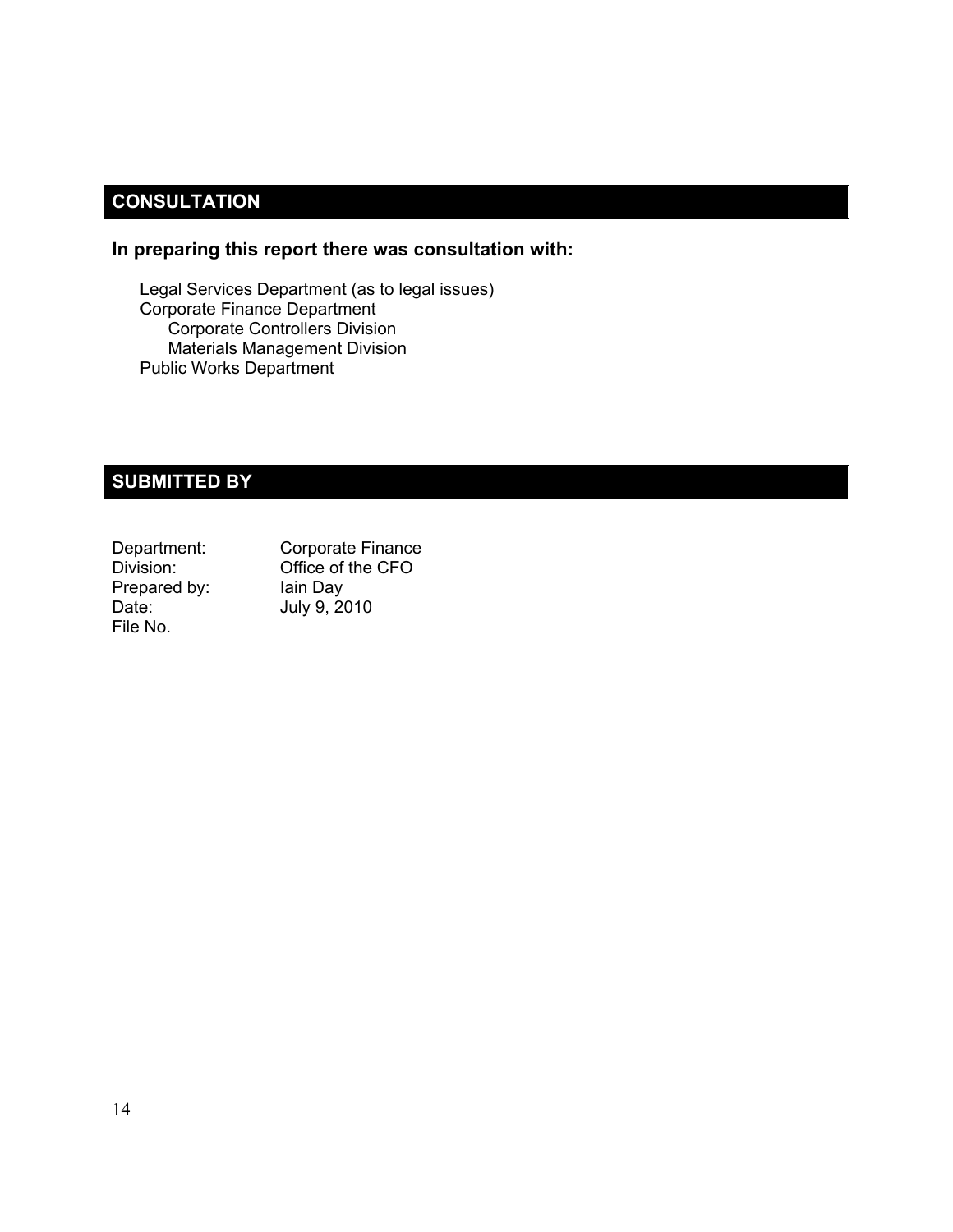#### **APPENDIX 1: PROCUREMENT PROCESS**

The Request for Qualification (RFQ) was issued on February 27, 2009 with a closing date of May 11, 2009. The intention was to select three bidders for the Request for Proposal (RFP) process. An optional RFQ information session with registered prospective bidders was held in Winnipeg on Wednesday, March 11, 2009. A number of submissions were received, all of which met the minimum requirements specified in the RFQ.

#### *RFQ Process*

The original three highest scoring respondents that were short-listed after the RFQ process to respond to the RFP were Chief Peguis Constructors, DBF2 Ltd and Peter Kiewit Sons Co.

On October 6, 2009, subsequent to the announcement of the short-listed proponents, Peter Kiewit Sons Co. withdrew from the procurement process and was replaced by Plenary Roads Winnipeg. On October 28, 2009, Chief Peguis Constructors withdrew from the procurement process.

#### *RFP Process*

The RFP and the draft DBFM agreement were issued in September, 2009 to the shortlisted Proponents. DBF2 Ltd. and Plenary Roads Winnipeg submitted their Technical and Financial submissions before the SR Package 3 Submission deadline which included an Alternative 1 - At-Grade solution and an Alternative 2 - Grade Separation solution.

The evaluation criteria, contained in the RFP, for the At-Grade and Grade Separation alternatives are set out in Appendix 2. The criteria provided that some components of the proposals were to be evaluated on a pass/fail basis while other components were to be evaluated and scored. As well, the RFP outlined the following Instructions to Proponents (ITP):

- A Proponent will fail with respect to their SR Package submission if that Package is materially incomplete or determined by the City to be unacceptable;
- To be selected as Preferred Proponent a Proponent must obtain a 'Pass' on each Pass/Fail Submission component;
- The Proponents will be evaluated on Alternative 1 At-Grade and Alternative 2 Grade Separation solutions;
- Each Alternative will be evaluated in accordance with the evaluation criteria set out in the Evaluation Matrices;
- Each Proponent is required to bid on both Alternatives as identified; and
- The highest scoring Submission for Alternative 1 At-Grade design will be compared with the highest scoring Submission for Alternative 2 – Grade Separation design, for the purposes of the City's determination of which Alternative is in the City's best interest.

#### *SR Package 4 Revisions*

- the City will make milestone payments to the Contractor totaling \$20,000,000 based on percentage completion commencing on 51% completion, and to be paid quarterly after that;
- the City will make payments to the Contractor totaling up to \$2,000,000 for the following Maintenance Exempt Works (MEW) items:
	- o relocating the CP rail spur outside of the Right of Way;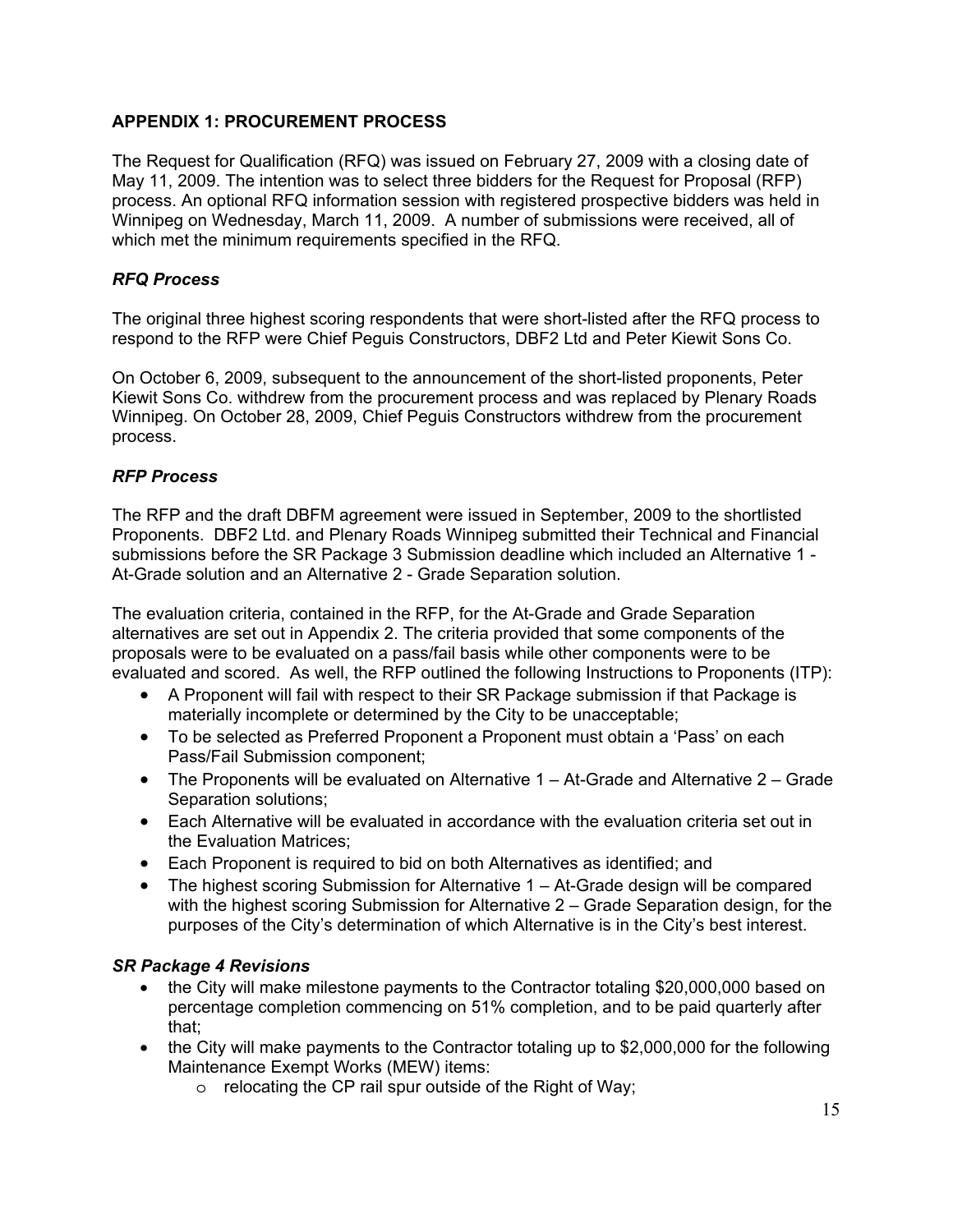- o intersection improvements at Gateway Road south of Jim Smith Drive and north of Sun Valley Drive;
- o intersection improvements at Henderson Highway north and south of Chief Peguis Trail Extension and west of the new right turn lanes and cut offs to and from Chief Peguis Trail Extension; and
- o intersection improvements at Lagimodiere Boulevard and Grassie Boulevard.
- the City will undertake the following construction and maintenance activities because it is more efficient and cost-effective for the City to provide:
	- o traffic signal construction and maintenance;
	- o line painting;
	- o street sweeping;
	- $\circ$  spring cleanup of the roadways and immediately adjacent flat, hard surfacing areas; and
	- o snow clearing.
- the Transit Park and Ride at Henderson Highway is now an optional part of the Chief Peguis Trail Extension Project and not included in the Annual Service Payment and will be constructed if funding is identified by the City.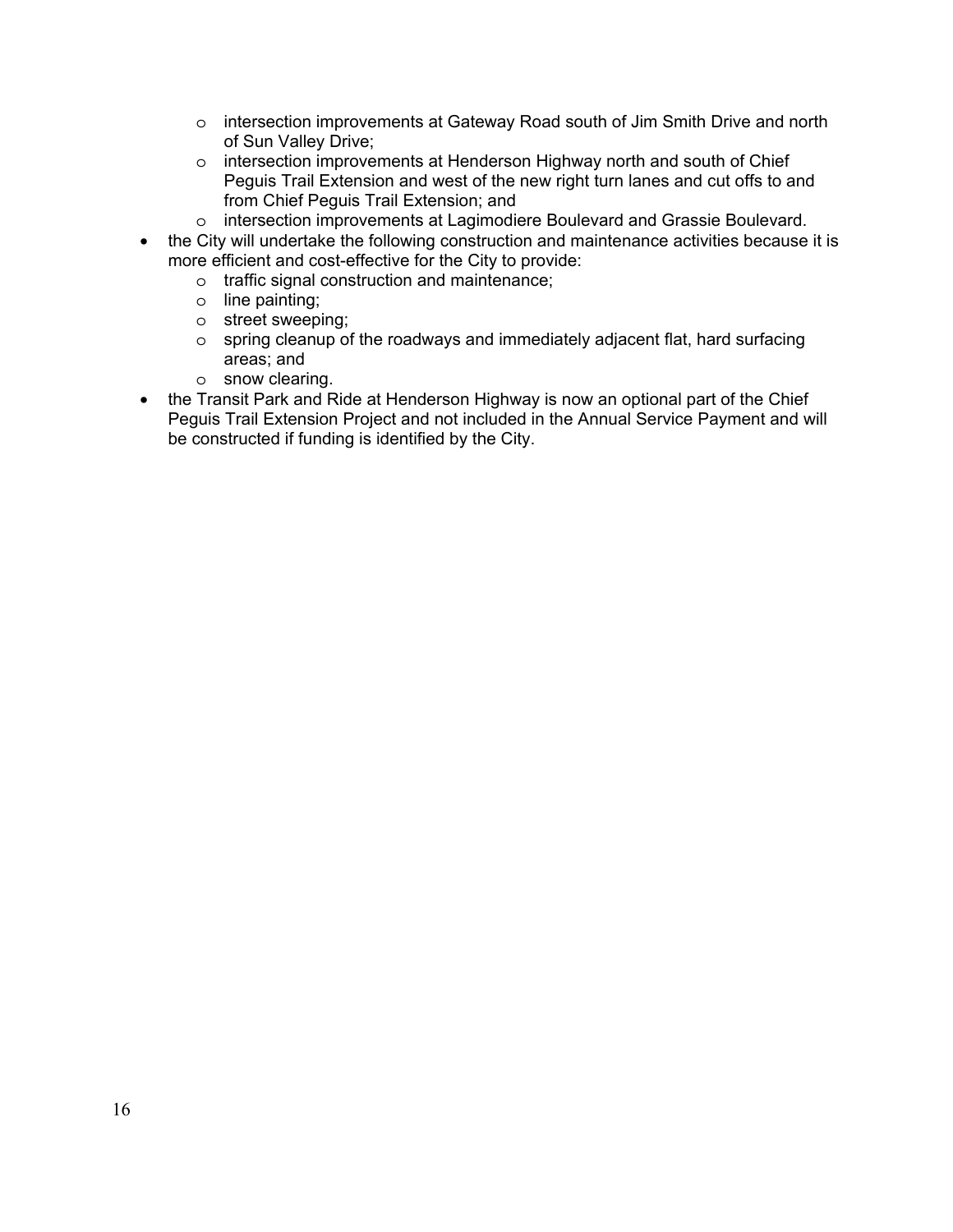# **APPENDIX 2 – EVALUTION MATRICES**

# **EVALUATION MATRIX – ALTERNATIVE 1 - AT GRADE**

| <b>FINAL SUBMISSION</b>                                                                                                                                                                                                                                                                                             | <b>SCORE/POINTS</b> |
|---------------------------------------------------------------------------------------------------------------------------------------------------------------------------------------------------------------------------------------------------------------------------------------------------------------------|---------------------|
| General/Proponent Information                                                                                                                                                                                                                                                                                       | Pass/Fail           |
| Management Plan                                                                                                                                                                                                                                                                                                     | Pass/Fail           |
| Insurance in Final Form                                                                                                                                                                                                                                                                                             | Pass/Fail           |
| Proponent's Designs                                                                                                                                                                                                                                                                                                 | Pass/Fail           |
| Project Schedule                                                                                                                                                                                                                                                                                                    | Pass/Fail           |
| <b>Construction Management Plan</b>                                                                                                                                                                                                                                                                                 | Pass/Fail           |
| Safety Plan                                                                                                                                                                                                                                                                                                         | Pass/Fail           |
| <b>Public Communications Plan</b>                                                                                                                                                                                                                                                                                   | Pass/Fail           |
| <b>Traffic Management Plan</b>                                                                                                                                                                                                                                                                                      | Pass/Fail           |
| Maintenance Plan                                                                                                                                                                                                                                                                                                    | Pass/Fail           |
| Safety Audit Plan                                                                                                                                                                                                                                                                                                   | Pass/Fail           |
| <b>Quality Management System</b>                                                                                                                                                                                                                                                                                    | Pass/Fail           |
| Environmental Management System                                                                                                                                                                                                                                                                                     | Pass/Fail           |
| <b>Final Financial Model</b>                                                                                                                                                                                                                                                                                        | Pass/Fail           |
| Final Financing Plan                                                                                                                                                                                                                                                                                                | Pass/Fail           |
| <b>Financial Capacity</b>                                                                                                                                                                                                                                                                                           | Pass/Fail           |
| <b>MAINTENANCE PLAN ENHANCEMENTS</b><br>(Final B18)                                                                                                                                                                                                                                                                 | 5                   |
| <b>DESIGN ENHANCEMENTS</b><br>All Final Design Reports:<br>Geometrics & Functionality - 5 points<br>Durability - 4 points<br>Aesthetics - 4 points<br>Landscaping - 4 points<br>Pedestrian/cycling Multi use pathway - 3 points<br>User Safety - 3 points<br>Noise Attenuation (noise reduction, design) - 2 points | 25                  |
| <b>Financial Offer NPV</b>                                                                                                                                                                                                                                                                                          | 65                  |
| Evaluated in accordance with H7                                                                                                                                                                                                                                                                                     |                     |
| Financial Plan, Financial Capacity and Ability to<br><b>Reach Financial Close</b>                                                                                                                                                                                                                                   | 5                   |
| <b>Maximum Points</b>                                                                                                                                                                                                                                                                                               | 100                 |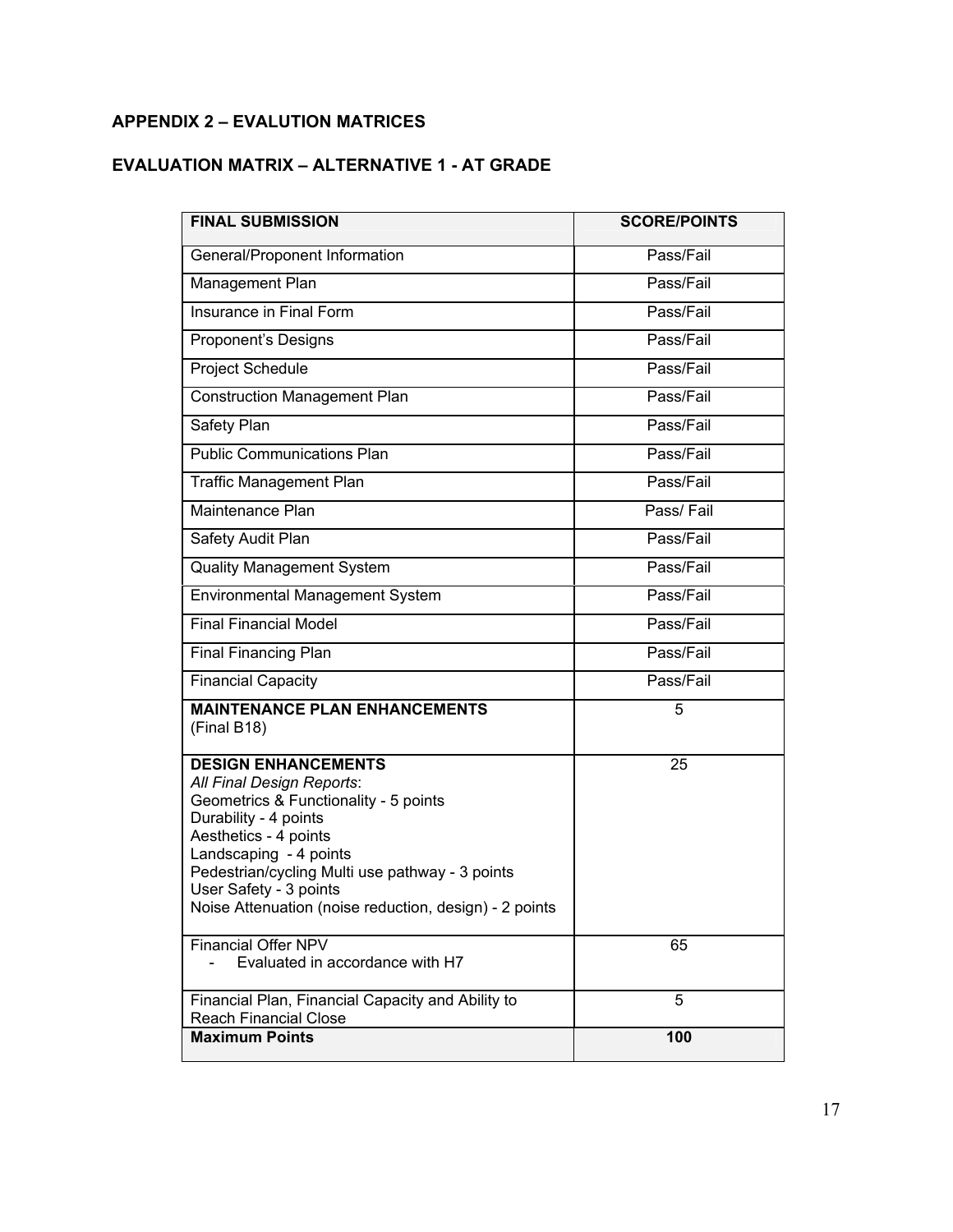# **EVALUATION MATRIX – ALTERNATIVE 2 - GRADE SEPARATION**

| <b>FINAL SUBMISSION</b>                                                                                                                                                                                                                                                                                                                                                                                     | <b>SCORE/POINTS</b> |
|-------------------------------------------------------------------------------------------------------------------------------------------------------------------------------------------------------------------------------------------------------------------------------------------------------------------------------------------------------------------------------------------------------------|---------------------|
| General/Proponent Information                                                                                                                                                                                                                                                                                                                                                                               | Pass/Fail           |
| Management Plan                                                                                                                                                                                                                                                                                                                                                                                             | Pass/Fail           |
| Insurance in Final Form                                                                                                                                                                                                                                                                                                                                                                                     | Pass/Fail           |
| Proponent's Designs                                                                                                                                                                                                                                                                                                                                                                                         | Pass/Fail           |
| Project Schedule                                                                                                                                                                                                                                                                                                                                                                                            | Pass/Fail           |
| <b>Construction Management Plan</b>                                                                                                                                                                                                                                                                                                                                                                         | Pass/Fail           |
| Safety Plan                                                                                                                                                                                                                                                                                                                                                                                                 | Pass/Fail           |
| <b>Public Communications Plan</b>                                                                                                                                                                                                                                                                                                                                                                           | Pass/Fail           |
| <b>Traffic Management Plan</b>                                                                                                                                                                                                                                                                                                                                                                              | Pass/Fail           |
| Maintenance Plan                                                                                                                                                                                                                                                                                                                                                                                            | Pass/Fail           |
| Safety Audit Plan                                                                                                                                                                                                                                                                                                                                                                                           | Pass/Fail           |
| <b>Quality Management System</b>                                                                                                                                                                                                                                                                                                                                                                            | Pass/Fail           |
| Environmental Management System                                                                                                                                                                                                                                                                                                                                                                             | Pass/Fail           |
| <b>Final Financial Model</b>                                                                                                                                                                                                                                                                                                                                                                                | Pass/Fail           |
| <b>Final Financing Plan</b>                                                                                                                                                                                                                                                                                                                                                                                 | Pass/Fail           |
| <b>Financial Capacity</b>                                                                                                                                                                                                                                                                                                                                                                                   | Pass/Fail           |
| <b>MAINTENANCE PLAN ENHANCEMENTS</b><br>(Final B19)                                                                                                                                                                                                                                                                                                                                                         | 10                  |
| <b>DESIGN ENHANCEMENTS</b><br>All Final Design Reports:<br><b>Geometrics &amp; Functionality</b><br>- Grade separation structure - 5 points<br>Roadway - 4 points<br>Durability - 4 points<br>Aesthetics - 4 points<br>Pedestrian/cycling Multi use pathway - 4 points<br>Landscaping - 4 points<br>User Safety - 3 points<br>Noise Attenuation (noise reduction, design) - 2 points<br>Financial Offer NPV | 30                  |
| Evaluated in accordance with H7                                                                                                                                                                                                                                                                                                                                                                             | 55                  |